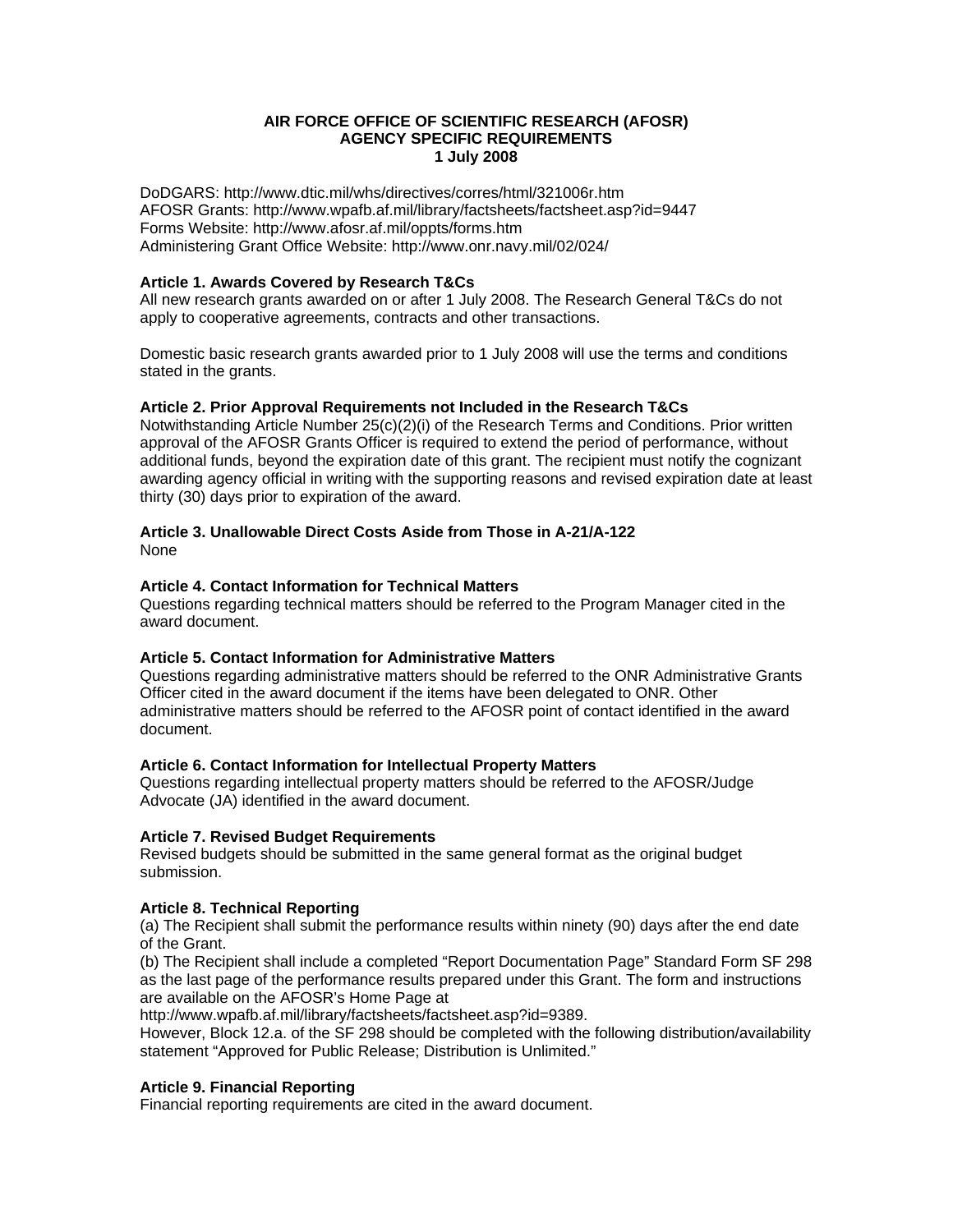#### **Article 10. Incremental Funding Actions**

No additional documentation is required to trigger incremental funding.

# **AFOSR AGENCY SPECIFIC REQUIREMENTS**

## **ARTICLES**

- **11. Payment**
- **12. Extensions Without Additional Funds**
- **13. Equipment**
- **14. Supplies**
- **15. Intangible Property**
- **16. Reporting Potentially Classifiable Information**
- **17. Termination**
- **18. Enforcement**

#### **ARTICLES WITH NO RESEARCH T&C REFERENCE**

- **19. Option to Renew**
- **20. Modifications**
- **21. Using Technical Information Resources**

#### **11. Payment**

#### **REFERENCE: RESEARCH ARTICLE 22.**

payment, the Government may unilaterally adjust the schedule of payments and/or reduce the Payment methods will be described in the award document. If payments are made by scheduled total amount of the award, or take other actions permitted by A-110 if the recipient's balance of cash on hand becomes excessive as determined by Government monitoring of "Federal Cash Transactions Report", Standard Form (SF 272).

#### **12. Extensions Without Additional Funds**

#### **REFERENCE: RESEARCH ARTICLE 25 (and Article 2 Above).**

Notwithstanding Article Number 25(c)(2)(i) of the Research Terms and Conditions. Prior written approval of the AFOSR Grants Officer is required to extend the period of performance, without additional funds, beyond the expiration date of this grant. The recipient must notify the cognizant awarding agency official in writing with the supporting reasons and revised expiration date at least thirty (30) days prior to expiration of the award.

#### **13. Equipment**

#### **REFERENCE: RESEARCH ARTICLE 34.**

Title to all equipment purchased or fabricated with research funds or recipient cost sharing funds, as direct costs of the project or program, shall unconditionally vest in the recipient upon acquisition without further obligation to the Federal Government.

#### **14. Supplies**

#### **REFERENCE: RESEARCH ARTICLE 35.**

Notwithstanding RESEARCH Article Number 35 (a), title to supplies and other expendable property shall vest in the recipient providing the residual inventory of unused supplies does not exceed \$5,000 in total aggregate value upon termination or completion of the project or program. If the value of residual supplies exceeds \$5,000, the provisions of OMB Circular A-110 Section 35, apply.